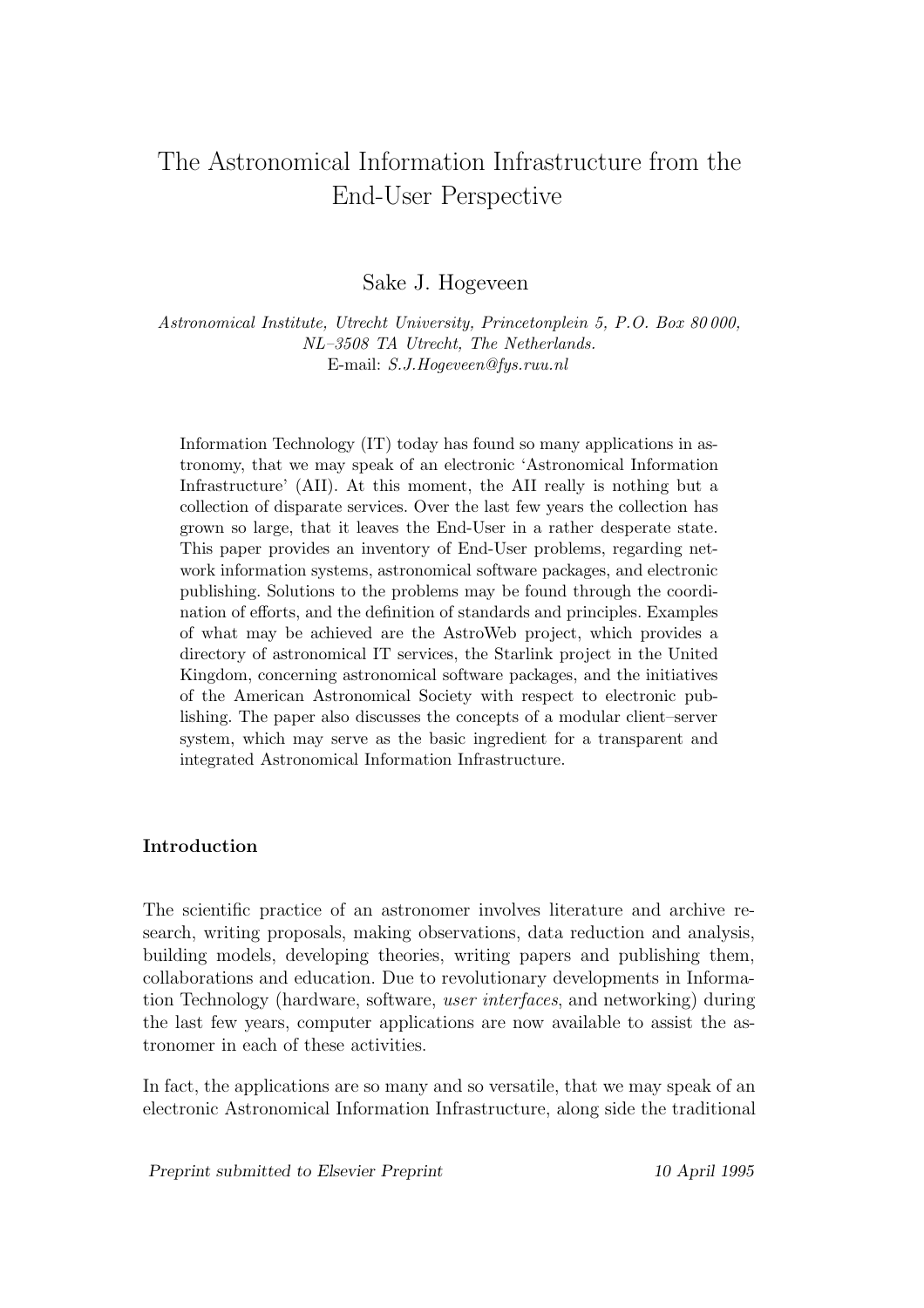information infrastructure of printed journals, letters, preprints, proceedings, transactions, (IAU) telegrams and circulars, archives of printed catalogues, glass plates, etcetera.

As a science software engineer at the Astronomical Institute of Utrecht University, I am, together with a colleague, supporting about 25 astronomers (permanent staff, post-docs, PhD students) in their use of computer facilities. At our institute, we are true  $\text{End-Users}^1$  of astronomical computer and network facilities, as we only use them to the benefit of our astronomical research. We do not actively participate in the development of astronomical software, other than for local purposes.

We have made an inventory of the problems we encounter in the use of the facilities as they are provided by software developers (astronomical organizations, and commercial vendors), providers of network information systems, publishers, etc. We feel that our inventory touches on some of the more general aspects involved in the development of an integrated electronic Astronomical Information Infrastructure.

In this paper, we have grouped our findings into three sections, addressing the aspects of, respectively, network information systems, software packages, and electronic publishing. Section 4 discusses the concepts of a *modular client*– server system, that could help alleviate the problems reported in the earlier sections.

#### **1 Network information systems**

#### 1.1 Locating facilities; integrated functionality

One of the first problems concerning network information systems is that of locating services. Today many organizations and institutes are making efforts to bring their own information on-line, but actually none of them has an obligation to provide an overview of all the astronomical on-line facilities that are currently available. The need for an overview has been recognized by Heinz Andernach, Robert J. Hanisch and Fionn Murtagh, and is addressed in their paper Network Resources for Astronomers[1]. Their paper is also available in an on-line *hypertext* version,<sup>2</sup> which allows easy access to the facilities and services mentioned in the paper. An even more ambitious programme to provide an overview, or directory service of on-line astronomical information

<sup>1</sup> Throughout this paper the 'End-User', the 'astronomer' *etc*. is referred to as 'he', to indicate the holder of the position: not his or her actual gender.

<sup>2</sup> http://www.hq.eso.org/online-resources-paper/rrn.html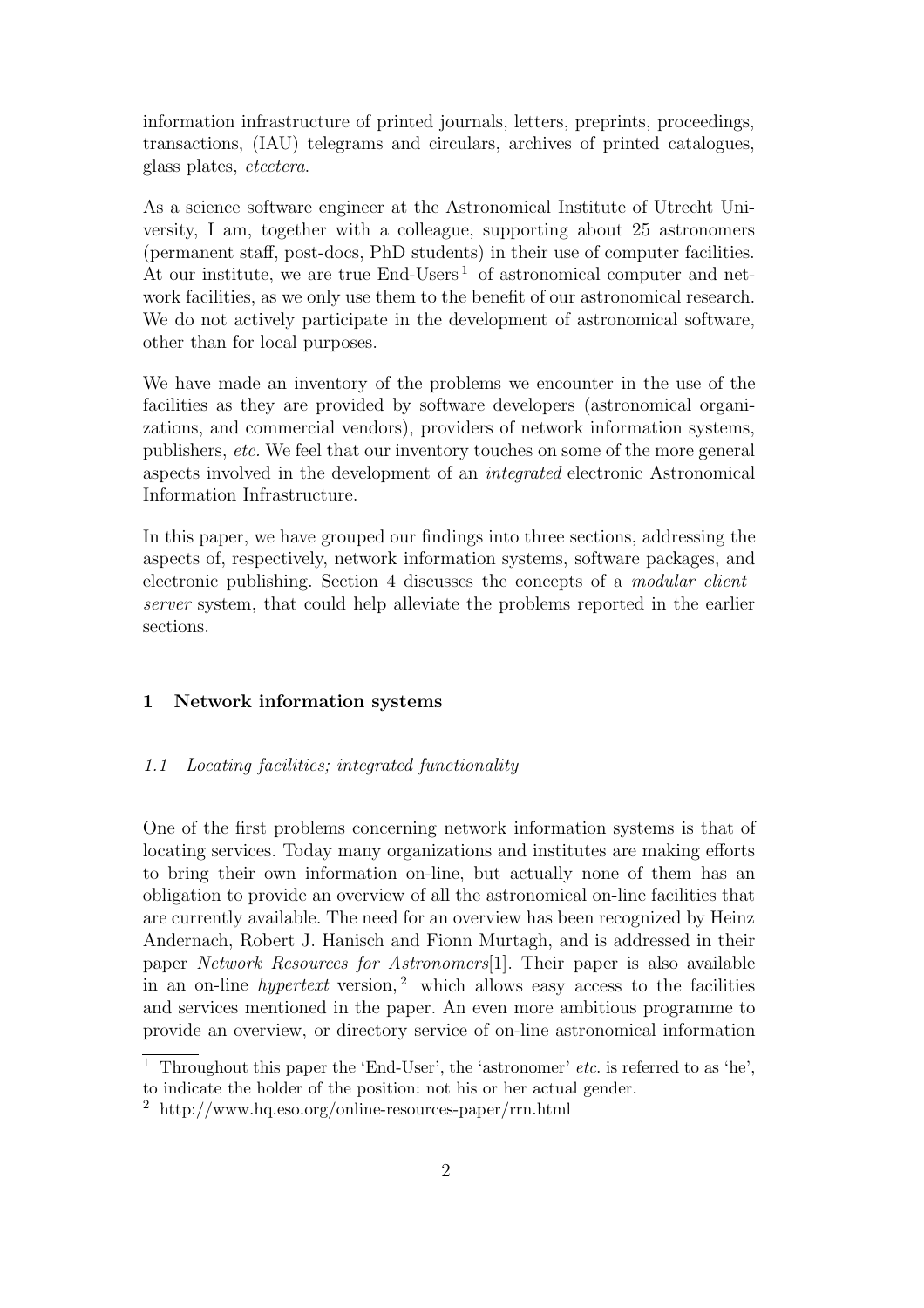and facilities, is the AstroWeb project[2]. This initiative is supported by a 'consortium' of seven institutions. <sup>3</sup> It seems the AstroWeb project is well established now, and that the members of the 'consortium' have de facto assumed the responsibility to provide this service for a longer period of time.

Currently, the AstroWeb service may be regarded as a directory or 'yellow pages' service, and the various participating institutes are providing several, different ways to access and search the master database. The master database contains records in an agreed 'data interchange format', which accommodates key words, and short and long descriptions of an entry. This should allow for sophisticated indexing and, in combination with e.g. a WAIS<sup>4</sup> search engine, free search capabilities. We understand that work on such facilities is in progress. They are needed, to make the electronic AII as transparent and accessible for the End-User as the paper AII, with its long standing tradition of indexing and abstracting through libraries, library catalogues, and printed volumes of abstracts.

Quite another matter is that of the integrated functionality of services. The End-User is very interested in efficient ways of feeding the information, which he retrieved from one service, into another, so he may, in successive steps, obtain the information he is interested in. A researcher could, for example, start his investigations concerning a particular astronomical object with the  $SIMBAD<sup>5</sup>$  database. This provides him with references to literature and data sets. The researcher will then want to retrieve some of those data sets and the software to analyse them. Today he needs to consult various sources separately, to find out if, and where, these data and software are available at a site which may be accessed through the Internet. The subsequent retrieval and installation of data and software again require several actions from the researcher or his system manager. Effectively, the researcher needs to be familiar with things like 'ftp', 'archie', WWW, operating systems, etc. to be able to use the various on-line facilities to his benefit. Obviously, one would like the required actions to be simplified and automated, allowing the researcher to concentrate on the science, rather than on computer and network trivia.

In fact, there are two systems that provide precisely this kind of automated and integrated functionality: the Astrophysics Data System, ADS, operated by NASA, and the European Space Information System, ESIS, operated by ESA. However, at this moment in time the continuation of both systems is

 $3$  Involved in the AstroWeb project are André Heck and Daniel Egret (CDS), Anton Koekemoer (MSSSO), Don Wells (NRAO), Sergio Paoli (La Plata), Hans-Martin Adorf and Fionn Murtagh (ST-ECF), Bob Jackson (STScI), and Jose Daniel Ponz (VILSPA).

 $4$  Wide Area Information Systems.

<sup>5</sup> Set of Identifications, Measurements, and Bibliography for Astronomical Data, operated by the CDS, the Centre de Données astronomiques de Strasbourg.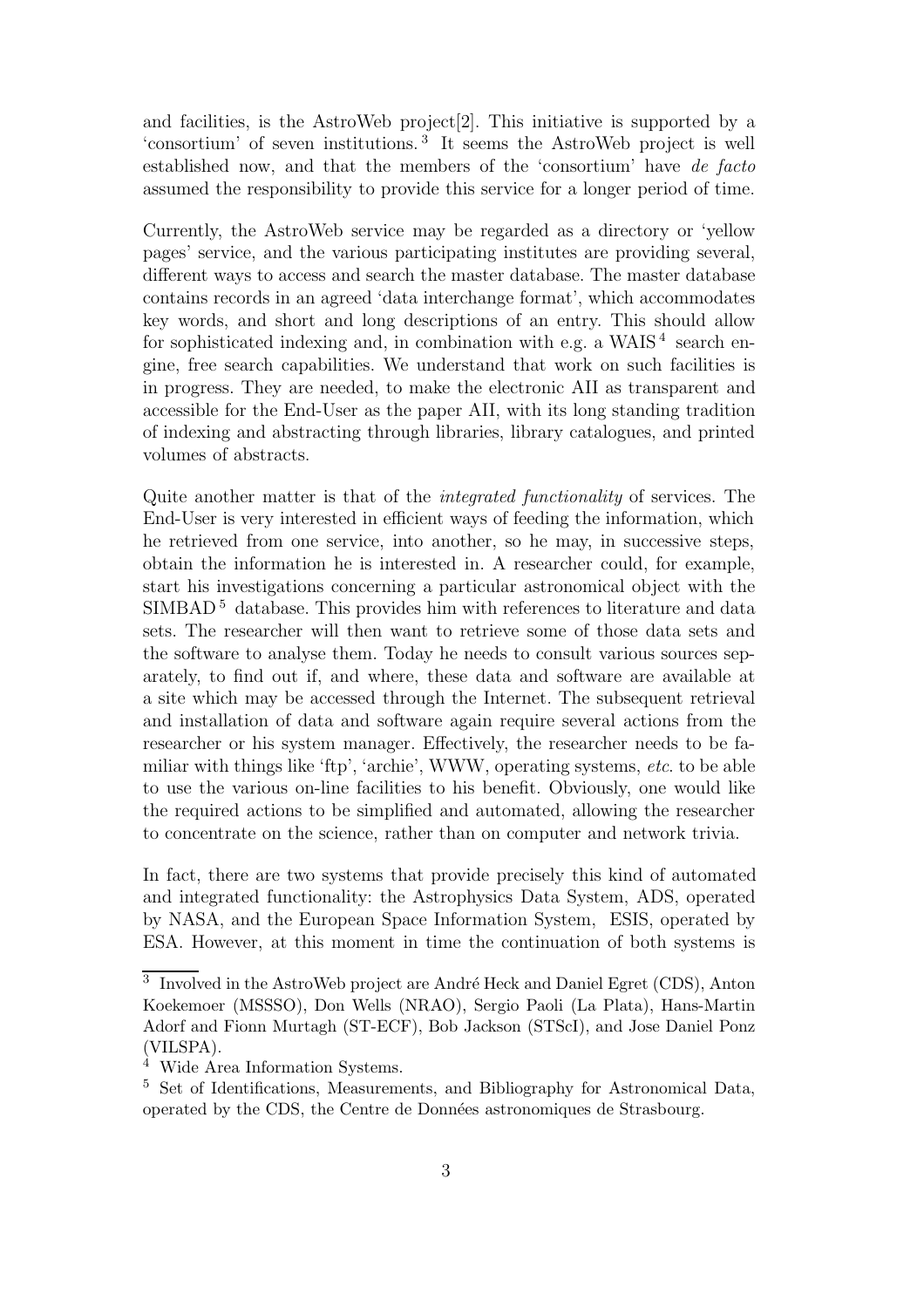rather uncertain (see section 1.2). The scope of the integrated functionality is, for both the ADS and ESIS, limited to the tasks that have been built into each system. Since no single effort will ever be able to cover all of astronomy, ways will have to be sought which allow integration of functionality across different information systems. This may be achieved by defining or adopting a data exchange and query format, similar to the FITS standard for filing astronomical data, and SQL, the Structured Query Language. Apart from this data exchange format, one would require a flexible or modular client– server system, with a client that is able to send data, that were retrieved from one server, to another, either directly or after some modification. The concepts of such a modular client–server system are discussed in section 4.

#### 1.2 Continuity and stability of services

The ADS and ESIS both are the result of a major development effort. When they were made available to the astronomical community in 1993, they were state-of-the-art distributed systems for the search, retrieval, reduction and analysis of astronomical data. It seems that NASA and ESA considered these systems mainly as research and development projects, because after being operational for only two or three years, the parts of the ADS and ESIS systems, relying on dedicated client–server systems with their specific graphical user interfaces, will be closed down. Only the pace at which this will happen differs from within one year for ESIS, to several years (?) for the ADS.

The ADS and ESIS services will in the future be provided through the general purpose network information system World Wide Web, employing the hypertext client–server system on which the WWW is based. But particularly in the case of ESIS, where parts of the system will be transferred to other organizations and institutes, it remains to be seen whether the full functionality will, or even can, be provided in the same, or at least a very similar, way.

It is needless to say that these developments do not serve to increase End-User confidence in network information systems. End-Users are interested in continuity and stability of services, otherwise they will not invest time and effort in getting acquainted with a particular system and in learning how to use it.

## 1.3 General purpose systems

Almost parallel to the dedicated client–server systems of the ADS and ESIS, several general purpose network information systems were developed, notably Gopher, WAIS, and the World Wide Web. We call them general purpose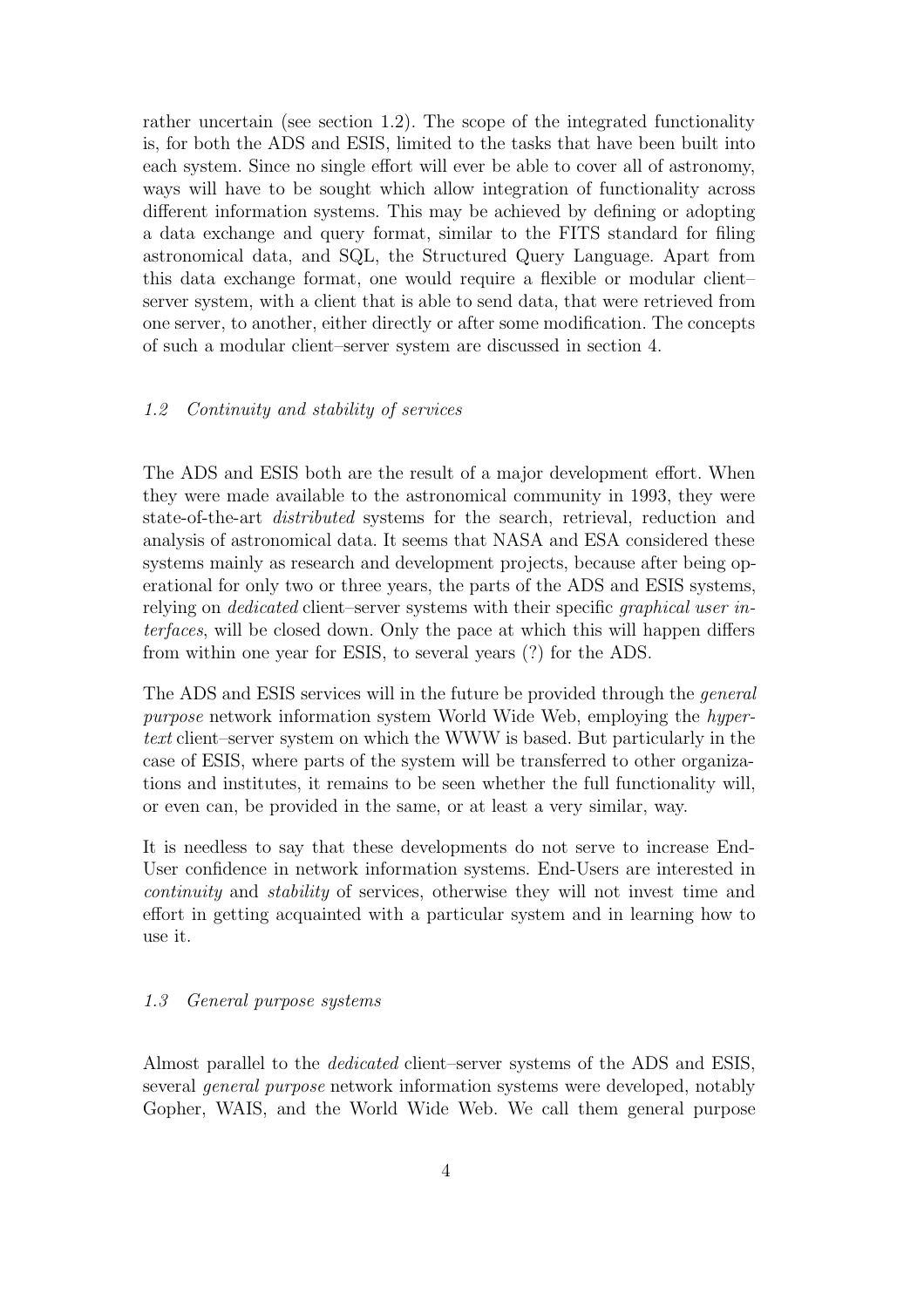systems, because their design allows them to be employed for the presentation of a wide variety of information, across scientific disciplines. The capabilities, of the hypertext based World Wide Web system in particular, are so versatile, that there is much less need for dedicated client–server systems.

The same remarks regarding continuity and stability apply with respect to astronomical information systems employing these general purpose client–server systems, as they were made concerning the dedicated systems of the ADS and ESIS in the previous section. The End-User should not have to worry about whether a particular system or service will still be here tomorrow, nor about what it will look like by then or how it should be operated. Of course, we are only just discovering the technology of network information systems, and both information providers and information seekers will have to explore the technology to find out about its capabilities. Changes are inevitable, as new information or new capabilities are added to the systems. However, when new systems are initiated, with the intent of providing a lasting service, changes to a system once in existence should be of an evolutionary nature rather than revolutionary, otherwise the End-User will loose track.

## **2 Software packages**

#### 2.1 Architecture, integrity, standardization, documentation

Software packages for the reduction and analysis of astronomical data are mostly developed at institutes related to space or ground based observational facilities. Most well known reduction packages, like Midas, Iraf, Xanadu, etc. were, at least initially, developed by scientists, from a scientific point of view, and not by software engineers. This is, until today, for most packages reflected in their architecture. Which means that they each have their own, very specific requirements about how and where they should be installed on a computer, or a cluster of computers. Often the reasons behind a particular set up are quite valid, and they can certainly be understood from a historical point of view, but they do not always coincide with what is practicable at a random institute, where these packages have to be installed. Crucial points in the development of many packages were the migration from VAX VMS to Unix based platforms, and from single station, stand-alone operation to operation in network environments with clusters of workstations.

Installation of these software packages at any given astronomical institute is often a laborious and pain-staking operation. Trial and error, and re-compilation of parts of the system, will eventually lead to a working local implementation of the package. But this practice is likely to compromise the integrity of the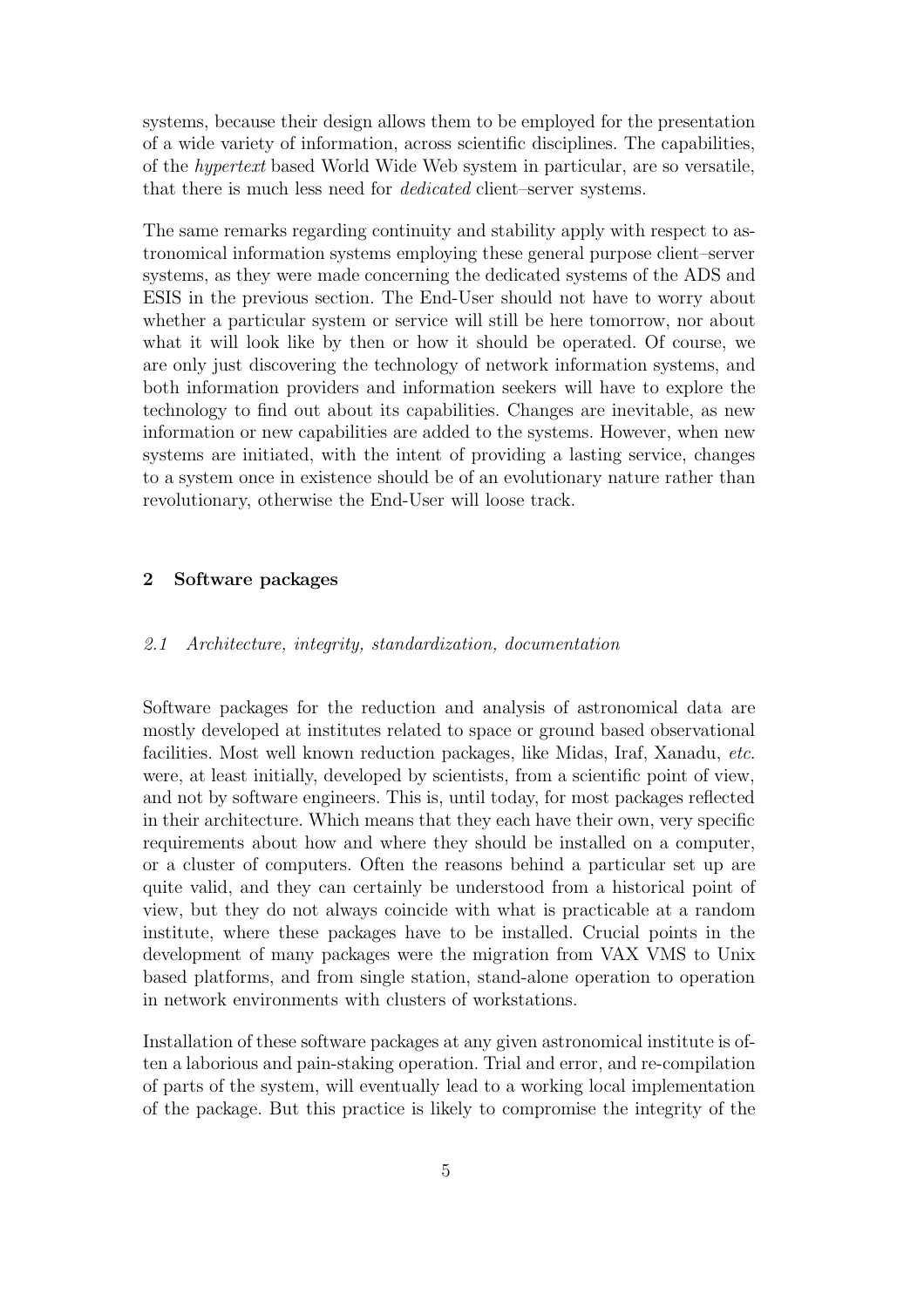package, jeopardizing the reliability of the scientific results.

Many of the installation problems might be overcome if the astronomical software packages were made to comply to the standards as set forth by the GNU project. <sup>6</sup> The GNU (Gnu's Not Unix) project was initiated by Richard Stallman, and it is aimed at developing and distributing free, sharable software. The GNU standards, or rather the principles underlying the standards, make sure that software packages complying to them are highly portable and easy to install. Where most astronomical software packages generally allow for only one, very rigid installation configuration, GNU software allows for almost every configuration one can think of: single user, multi user, special account, etc. Moreover, the installation of the software is automated. When the automatic installation procedure completed itself successfully, the chances of errors in the local implementation are minimal.

Many institutes are left to themselves when it comes to the installation and maintenance of astronomical software packages. In the United Kingdom a unique project was initiated in 1980. It is called STARLINK, and it looks after the installation and maintenance of many astronomical software packages for the astronomical community in the UK. Institutes that join STARLINK automatically receive updates of software overnight, without local system managers having to worry about each individual package or update. It hardly needs pointing out that this allows for a much more efficient allocation of human resources.

Another problem is the availability of software packages for different platforms. Generally, a software package is developed on a particular piece of hardware, and depending on the demand, ports to other platforms are made. It is not always possible to persuade a vendor to make a particular piece of hardware available (at little or no cost!) for porting a particular software package to that platform. However, the quality of todays networks allows for 'pooling' of hardware among astronomical institutes, thus allowing developers to remotely create a port on a hardware platform at a site which they may never visit in person.

The World Wide Web allows documentation of software packages to be made available on-line. At institutes where several scientists are using the same software package, the whereabouts of the paper manuals are always a problem. System managers at several institutes have made efforts to bring documentation on-line. Since these again are duplicate efforts, institutes and organizations that provide the astronomical software packages should be urged to also provide their documentation in an on-line version, when they are not already

<sup>6</sup> The GNU 'manifesto', and the text of the GNU standards, come with every distribution of GNU software. A very well known piece of GNU software is the Emacs editor.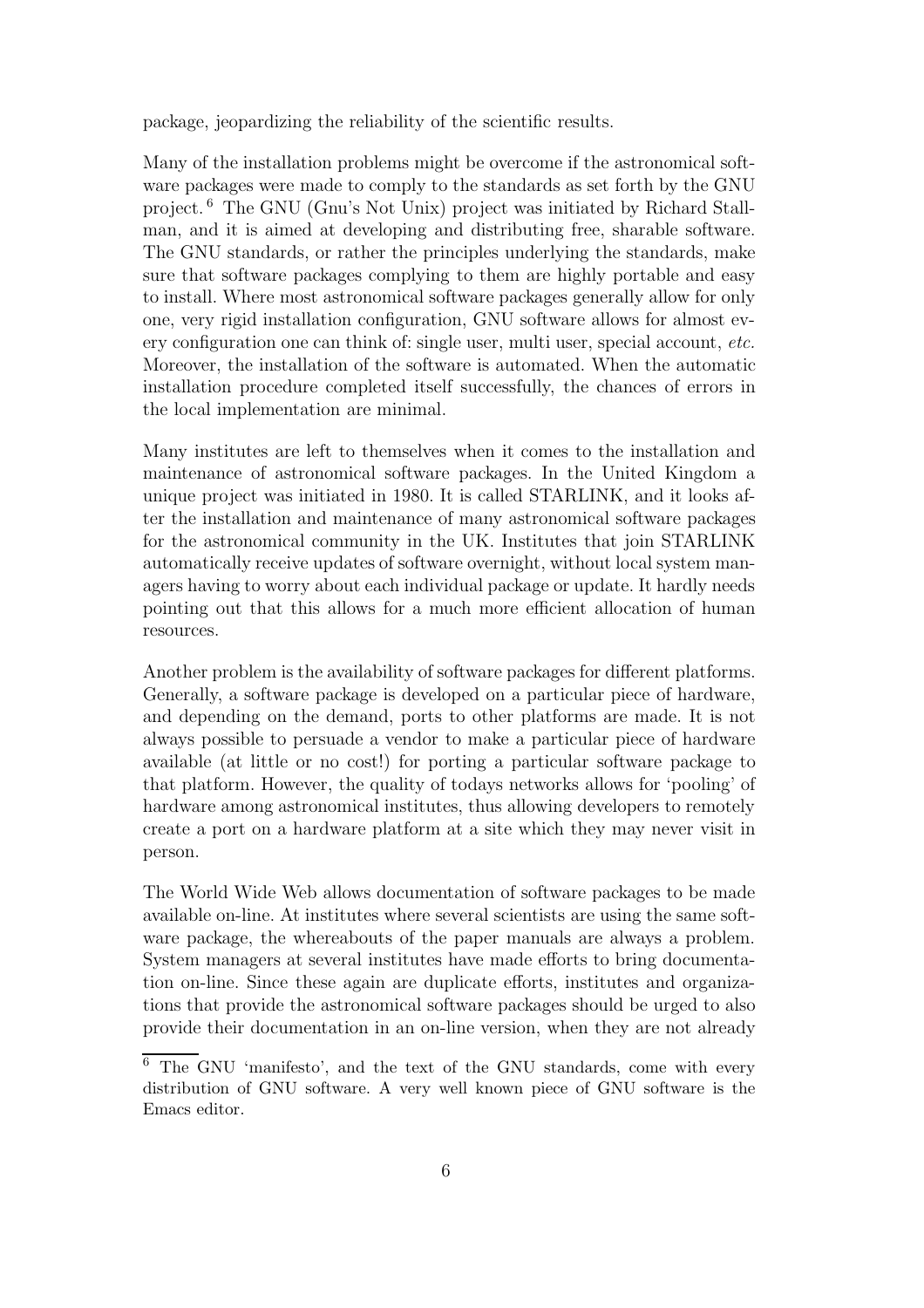doing so.

#### 2.2 General purpose software packages

There are several 'general purpose' software packages in use in astronomy, like IDL (the Interactive Data Language) from CreaSo, and Mathematica, the system for 'doing mathematics' from Wolfram Research Inc. Part of the strength of these packages lies in their 'user libraries': collections of routines written by users, containing algorithms for frequently occurring astronomical problems. For IDL there is an astronomical user's library; for Mathematica there currently is not. But for Mathematica there are libraries from mathematicians, engineers and physicists, and it might be worthwhile to investigate the usefulness of these libraries for astronomers. End-Users would benefit from a repository where reviews of libraries, or of specific routines, are being deposited.

## **3 Electronic publishing**

#### 3.1 Submission: author mark-up

Since a few years ago, all the major astronomical journals accept compuscripts: manuscripts of papers, prepared by authors by means of the 'computer typesetting' and 'document processing' systems T<sub>EX</sub> and L<sup>AT</sup>EX, which are submitted on computer media or through the networks.

Currently, every major journal provides its own (La)TeX macro package, by means of which authors are supposed to prepare their compuscript for a particular journal. The macro packages serve two purposes: one is to obtain the specific *layout* for a particular journal, and the second is to provide mark-up tags for astronomy specific constructs (notably symbols), which are not available in standard T<sub>EX</sub> and L<sup>AT</sup>EX. The extra tagging facilities differ from one macro package to an other, so the author needs to be aware, from the outset, to which journal he will submit his paper.

Only the American Astronomical Society provides a general macro package covering several journals, with additional macro packages taking care of the (mainly typographical) fine details of a particular journal. The AAS claims[3] that their LATEX macro package allows an author to concentrate on the contents of his paper, rather than on its layout, by the concept of generalized mark-up. However, every macro package based on LAT<sub>E</sub>X, including the one provided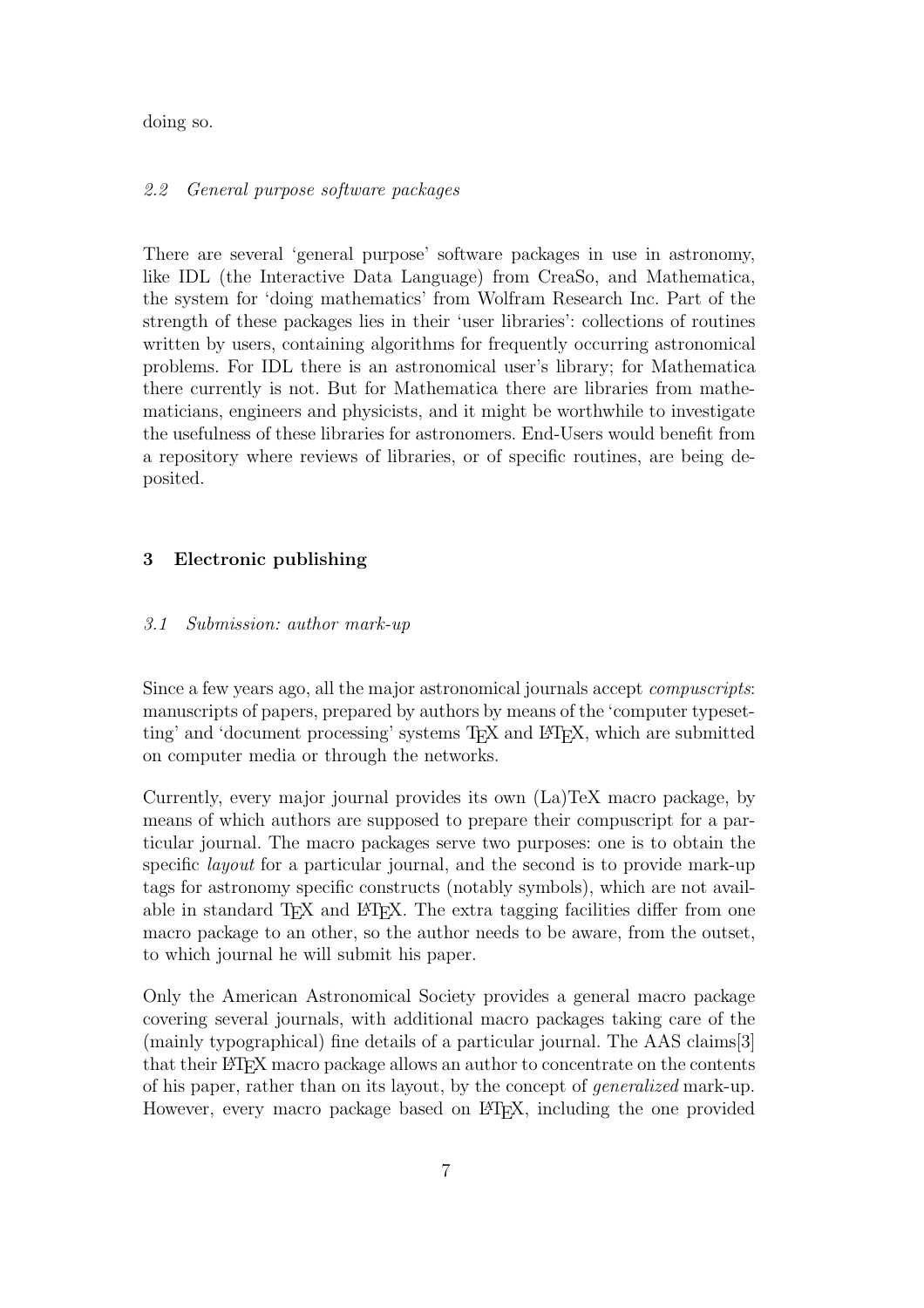by Astronomy and Astrophysics, largely adheres to this concept, because it is inherent to L<sup>AT</sup>FX.

End-Users would benefit considerably from the development of an AstroTeX package, which combines the astronomical tagging constructs required by each individual journal, and allows the typographical requirements of individual journals to be met by additional or optional macro packages. They would then only have to concern themselves with the tagging requirements of the common AstroTeX package, while the additional packages would allow them to see what their paper would actually look like (layout) in a particular journal.

The development of AstroTeX would also allow for a considerable improvement of user support. Currently, the support of astronomical (La)TeX macro packages is left to local system managers and T<sub>E</sub>X 'Gurus', who have to familiarize themselves with the different packages, and cope with their anomalies and other shortcomings. When AstroTeX becomes a project, supported by all astronomical publishers and organizations, on-line 'help desks' could be set up to which individual astronomers could then refer for support.

In 1994 a new LATEX version, LATEX  $2\varepsilon$  [4,5], was released. Maybe this release is a good moment to start working on AstroTeX, and combine in it the efforts, that would be required from the various publishers and organizations anyway, to upgrade their individual macro packages. At the same time, proper BibTeX macros could be developed for the efficient compilation of lists of references. The WWW, combined with systems like WAIS, allow for the setup of a distributed database of astronomical references in BibTeX format, from which every astronomer could benefit.

#### 3.2 Distribution: the Electronic Journal

The next step, after electronic submission of manuscripts, is the electronic distribution of astronomical journals. In fact, the AAS has already started publishing volumes of its journals on CD-ROM, and the Astrophysical Journal Letters are currently available on-line. The ADS provides on-line scanned images of ApJ (Letters) from 1975. In Europe, the CDS provides on-line abstracts of volumes of Astronomy and Astrophysics and the P.A.S.P.

These initiatives indicate what the first electronic journals will look like: very much a linear continuation of the printed journal, but distributed with electronic means. The electronic journal allows the astronomer to browse hypertext versions of abstracts, and even full papers, on-line. When the astronomer has found the information he is looking for, (portions of) the paper may be retrieved, to produce a paper copy on a local printing device.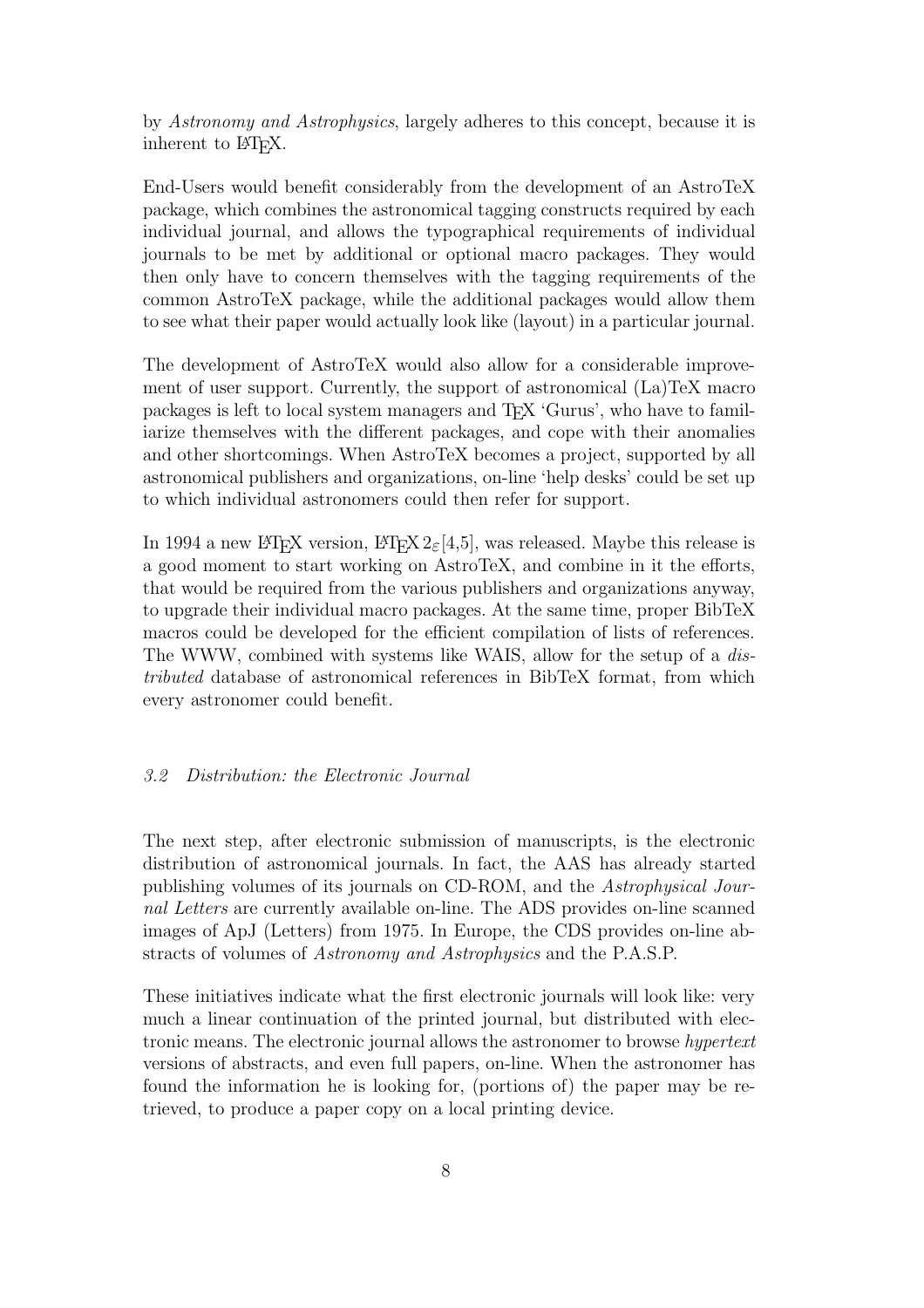Traditionally, publishers are responsible for the production and distribution of printed journals, and libraries are responsible for their archiving, to thus ensure prompt and indefinite access. Initially these responsibilities will not change much, when publishers are to provide the on-line version of the current (annual) volume of a journal, and libraries to collect the CD-ROMs of completed annual volumes.

However, it is quite likely that todays electronic journals will evolve into electronic 'information systems', taking much more advantage of the capabilities of computerized systems. These information systems will not only allow for the electronic publication of scientific papers, but also for the inclusion of fragments of computer code, visualizations, animations and the like. Contributions to information systems may not even be in the form of papers anymore, but of pieces of computer code, which add functionality to the system, for example for the symbolic computation of magneto-hydrodynamic processes under astrophysical conditions. <sup>7</sup> Also, sophisticated search and retrieval capabilities will be developed. Some of these services may be offered by publishers. Part of the archiving is then no longer in the hands of university libraries or astronomical organizations, but in those of commercial enterprises. This requires safeguards against the loss of scientific information, for those occasions where a commercial information provider is unable to continue his services.

We must be cautious for high expectations regarding the development of these astronomical information systems. In the end, it is the scientists who have to contribute to them. To be able to do so, they will have to adapt to the concept, and master the tools that allow them to produce their contributions. Such developments call for the assistance of IT specialists, with a background in astronomy.

## **4 The modular client–server system**

To accommodate information exchange through Internet, several protocols have been developed: telnet, ftp, archie, gopher, veronica, WWW, wais, etc. Modern clients of network information systems, like Mosaic and Netscape, 'speak' several of these protocols, allowing a user to connect to information servers based on a variety of protocols. Expectations are that future *clients* will be of a modular nature, each module being tuned to a specific protocol. A client may be updated to accomodate a new protocol or new features, simply by adding or replacing a module.

<sup>7</sup> Authors of such contributions may receive full scientific credits, because a contribution will be evaluated by referees before it is added to the system.